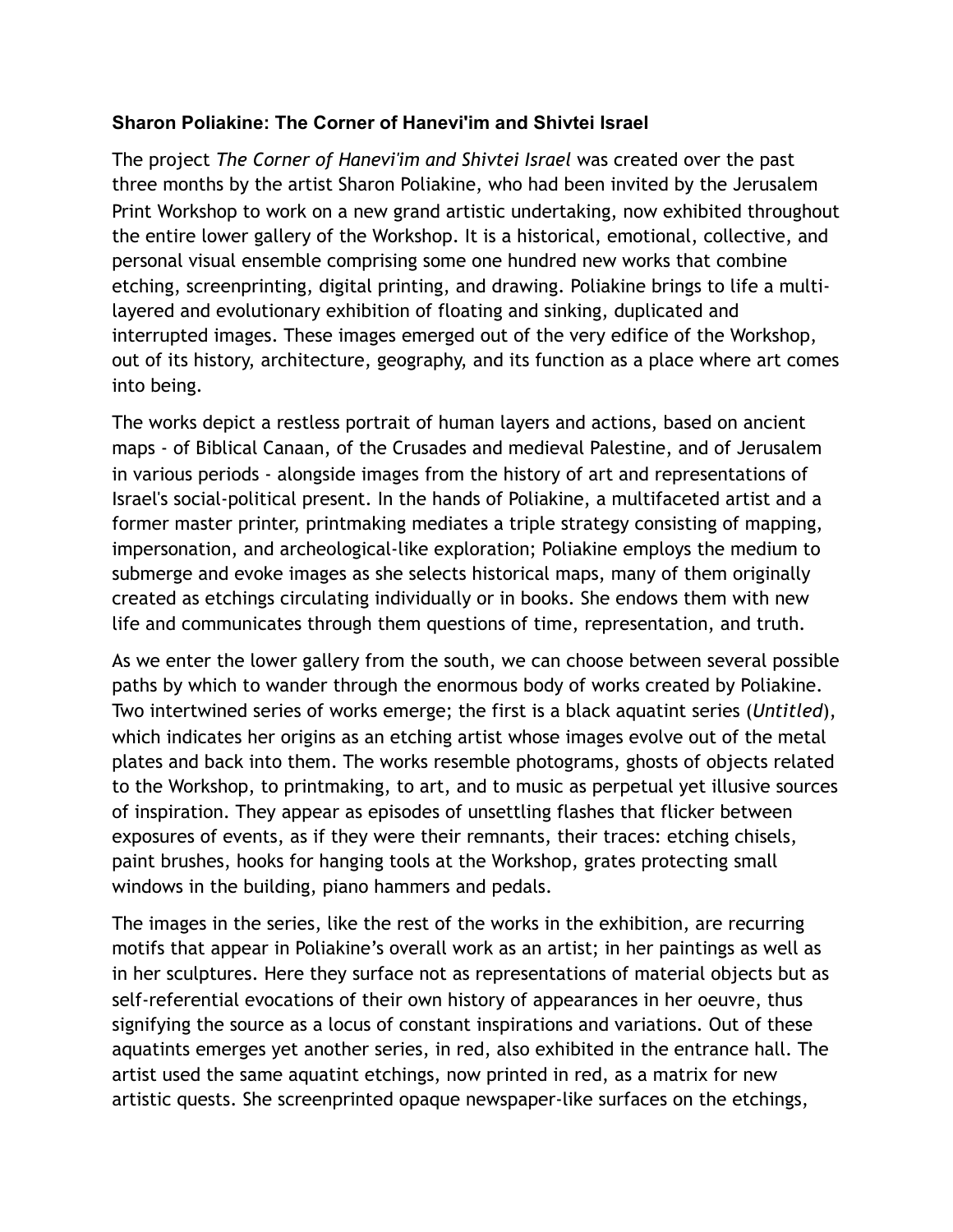along with diverse new imagery, especially botanic, with gladioli or cyclamens, bundled or fanned out; remnants of landscapes; and remnants of an abstract line. Hence the prints, the black and the red, all join together to create a lyrical dance, varied and repetitive, evolving and motionless, in which tangible and ghost-like representations complement each other.

In the Apostolic Palace in the Vatican and on route to Michelangelo's Sistine Chapel, resides a spectacular gallery of frescoes: maps of Italy commissioned by Pope Gregory XIII in 1580. The art of mapping hereby appears as a preliminary image, precursory of the later Renaissance expressions in the Sistine Chapel. At the Workshop gallery, Poliakine embraces the art of mapping and dissects it. Following her work, we head north as indicated (though illegibly) by the Hebrew and Arabic etched in the black oval etchings hanging high over one of the arches in the main hall - one of four etchings scattered among the different rooms, signifying the four cardinal directions, calling attention to the Muslim architecture of the building, to its history from the time of its construction in 1865 by the Turgeman family in Ottoman Jerusalem, and to its location in the vicinity of the Old City but just outside its walls, overlooking its conflicted sanctity. While working on the cardinal direction etchings, Poliakine invited one of the Arab workers currently constructing the Workshop building to inscribe the plates in Arabic, adding her Hebrew handwriting to his. Though legible on the original plate, the inscriptions in both languages appear reversed and illegible in the final prints.

On the floor beneath the hexagonal ceiling - the sky - the artist placed a hexagonal mirror set in a low wooden structure, as a kind of sebil (public Muslim fountain) where the entire space, the viewers, and the artworks are reflected and duplicated. The building itself is hence accentuated as if it were self-referring. The blue series *Addiction to Texture* surrounds the installation. It evolved out of small etchings Poliakine created and then scanned and printed as much larger digital works that reveal each line, each etching, each part of the metal and paper's textures. These are blue fields of sanctity, or perhaps they pretend to be such, just like the medium. They comprise overt signs, such as a waving flag, but mostly demonstrate random signs that emerge from within the plates that daze the spectators, who appear to understand their meaning, even if they are not completely able to. Opposite them hangs a giant site-specific drawing installation entitled *The Sum of All Arches* - the sum of the building's arches, apertures, passageways, potential spaces for wandering; the sum of all lighting, the meeting points of all lines. Nevertheless, as in the  $18<sup>th</sup>$  century *Prisons of the Imagination* etchings by the Italian artist Giovanni Batista Piranesi, the architectural composition that comes into being is fantastic, deceiving, pointing back to itself over and over again, trapped and eternal inside the space of the wall. Largescale clocks, unique art tools or perhaps weapons lean against the installation. If we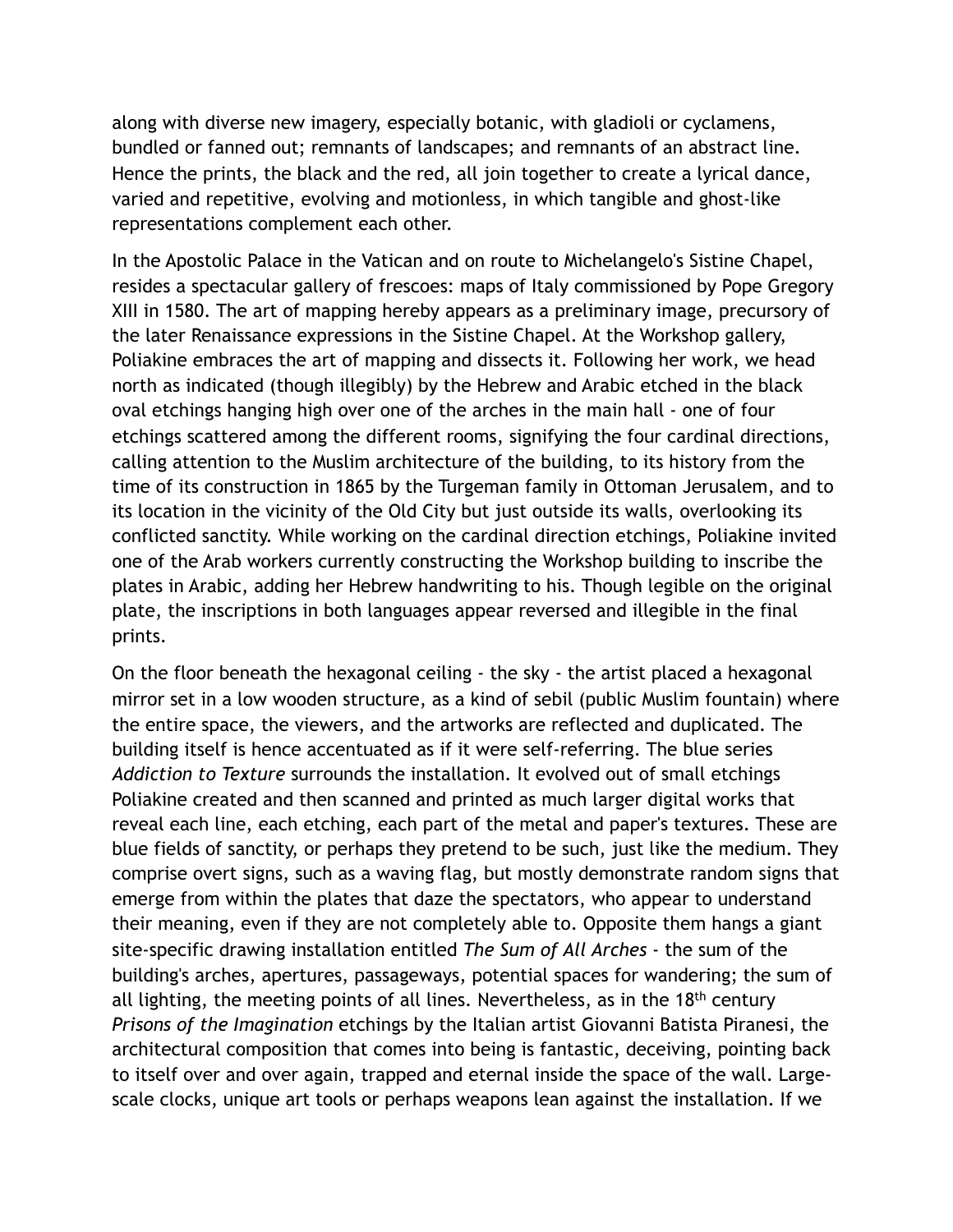turn east, we arrive in a room where the spears\chisels\brushes are swords from the Dutch Fencing School at Leiden University "recorded" in the 17<sup>th</sup> century etching. The rain lines in the woodcuts by the 19<sup>th</sup> century Japanese artist Utagawa Hiroshige, the works of Vincent van Gogh that were influenced by Hiroshige, and the famous darts of rain in the film *Macbeth* directed by Akira Kurosawa are all echoed in these tools of war. At the same time, they appear as self-weaving strings on looms, as perspective lines converging towards a vanishing point, as furrows in an open field. In the same fashion, the parallel and intersecting diagonals painted in Chinese ink dominating the series *Souvenirs*, which is exhibited in the same hall*,* trap images of "sacred" remains from the artist's own history of images: flowers, paint tubes, and a self-portrait as a dwarf.

<span id="page-2-1"></span>In early works Poliakine's abstract layered prints influenced her painting. However, now her printmaking is influenced both by the vast fields of colors and layers and by the figurative imagery of her paintings, as in the series of large screenprints exhibited in the north-west wing entitled *Window Facing East*. The series is based on maps of Palestine as they appear in a book by the  $17<sup>th</sup>$  century churchman and historian Thomas Fuller<sup>[1](#page-2-0)</sup>, and on Aharon Ben Yaacov's map of the of the Biblical Tribes of Israel that appears in a 1695 Passover Haggadah. The fragments of the maps are overt and covert, "bandaged" and severed by other layers of images - a bound bird, arches, moons or suns, paint brushes, beehives in the land of milk and honey, duplicated windows that convey those long oriental-romantic, secular-Zionist, religious-messianic quests for the east. These all merge inward instead of outward, echo and reflect one another as in a room of mirrors or a labyrinth with no exit.

Heading back south and east, we perceive *The Painter on Her Way to Work*, where Poliakine's blurry figure appears from in between intensively drawn lines. We seem to follow in her footsteps; but they are deceiving, for in this fabulous work we see only her shadow. Furthermore, it is also a verisimilitude of printmaking as it is a drawing that has been scanned and enlarged. The medium is thus camouflaged and the imagery is only a silhouette, a trace.

The series *Workers* peeps out of a small hermit-like room at the beginning of the corridor; it is a series of grey-brown-pink shades, comprising portraits of Arab construction workers whom Poliakine drew while they were paving a road in HaSharon area. Their faces consist of several coats of drawings screenprinted onto abstract etchings, which had previously been created by the artist through imprinting a nylon bag on soft-ground. On the left-hand side of the entrance to the room, visitors encounter yet another print with the same soft-ground etched background, but in this

<span id="page-2-0"></span>Thomas Fuller, 1650, *A Pisgah-Sight of Palestine and the confines thereof; with the history of the Old and New Testaments* [1](#page-2-1) *acted thereon.*